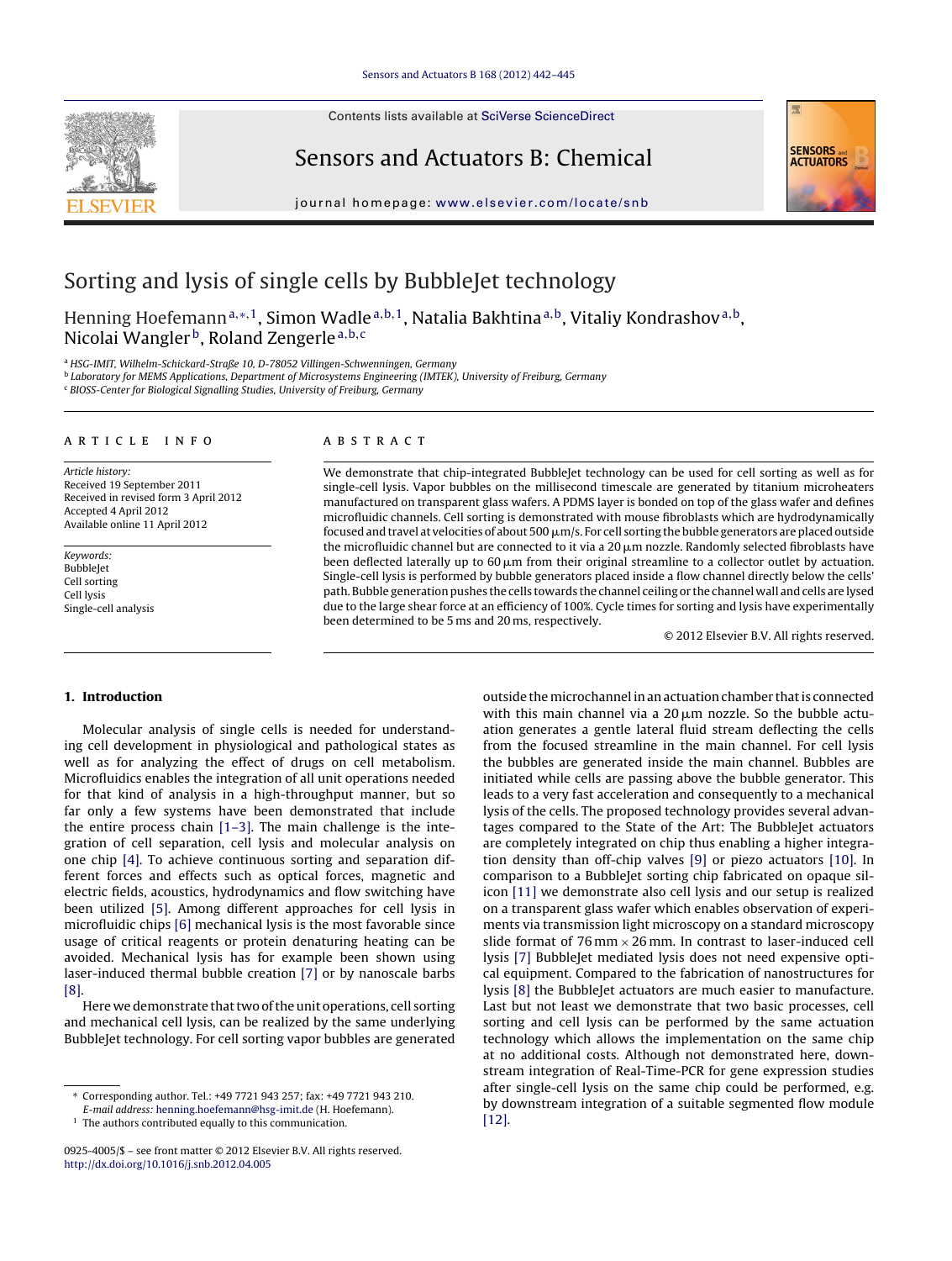<span id="page-1-0"></span>

**Fig. 1.** Principle of sorting and lysis and assembled chip: for sorting (A) cells are hydrodynamically focused (1). The microheater (2) creates a vapor bubble on the millisecond time scale which leads to fluid displacement out of a nozzle and thus a cell is gently deflected (3) by a lateral distance (D) towards a collector outlet. For cell lysis (B) a microheater (2) is actuated inside the main-channel while the cell is passing (B1). The fast volume expansion of the created vapor bubble leads to a large shear force on the cell (B2) which results in deformation and rupture of the cell membrane. After cell membrane integrity loss intracellular components are released (B3). C shows a completely assembled chip for cell sorting. A PDMS layer defining microfluidic channels is plasma bonded to the heater substrate and then assembled onto the PCB.

## **2. Methods and fabrication**

A schematic of the cell sorting is shown in Fig. 1 A. L929 mouse fibroblasts are hydrodynamically focused to a streamline about 30  $\mu$ m away from the channel side wall with the integrated bubble jet nozzle. The main channel dimensions are 120  $\mu$ m width and  $45\,\rm \mu m$  height. Sample and side channel flows are controlled by high precision syringe pumps (neMESYS, Cetoni GmbH, Germany). Electrical actuation is done with a pulse generator (Pico-Injector Signal Box, Biofluidix GmbH, Germany). The application of a series of typically 50 electrical pulses of 2.5  $\mu$ s duration to the BubbleJet heater results in formation of a rapidly expanding vapor bubble that exists for about 5 ms. Bubble expansion leads to a fluid displacement out of the nozzle into the main channel. This deflects a cell passing the nozzle to a new streamline that leads towards the collector outlet. Cell viability after sorting is compared to a reference population by the administration of Trypan Blue and the count of the blue stained (=lysed) cells.

Cell lysis is illustrated in Fig. 1B. Bubble generators are placed inside the main-channel. Actuation is done with a series of typically 200 electrical pulses of 2.5  $\mu$ s duration while a single cell is passing. The cell of interest is pushed against the ceiling or channel side wall. Lysis of trypsinated L929 mouse fibroblasts stained with Calcein AM live cell stain was observed via fluorescence microscopy (Axio Observer Z1, Carl Zeiss AG, Germany). Heater geometries were  $35 \mu m \times 35 \mu m$  for cell sorting and  $30 \mu m \times 30 \mu m$  for cell lysis. Heaters were made of 100 nm titanium and electrically connected by 600 nm aluminum lines.All metal layers are fabricated on



Fig. 2. Cell sorting: the photograph series shows the sorting area of the chip with two cells passing the nozzles of two BubbleJet actuation chambers (1, B1 and B2). The dark area on the chip corresponds to the metallization layers. The first cell (red) is deflected at the second nozzle (3) and enters the collector channel (4) while the second cell (black) is not displaced and is moving straight to the waste. (For interpretation of the references to color in this figure caption, the reader is referred to the web version of the article.)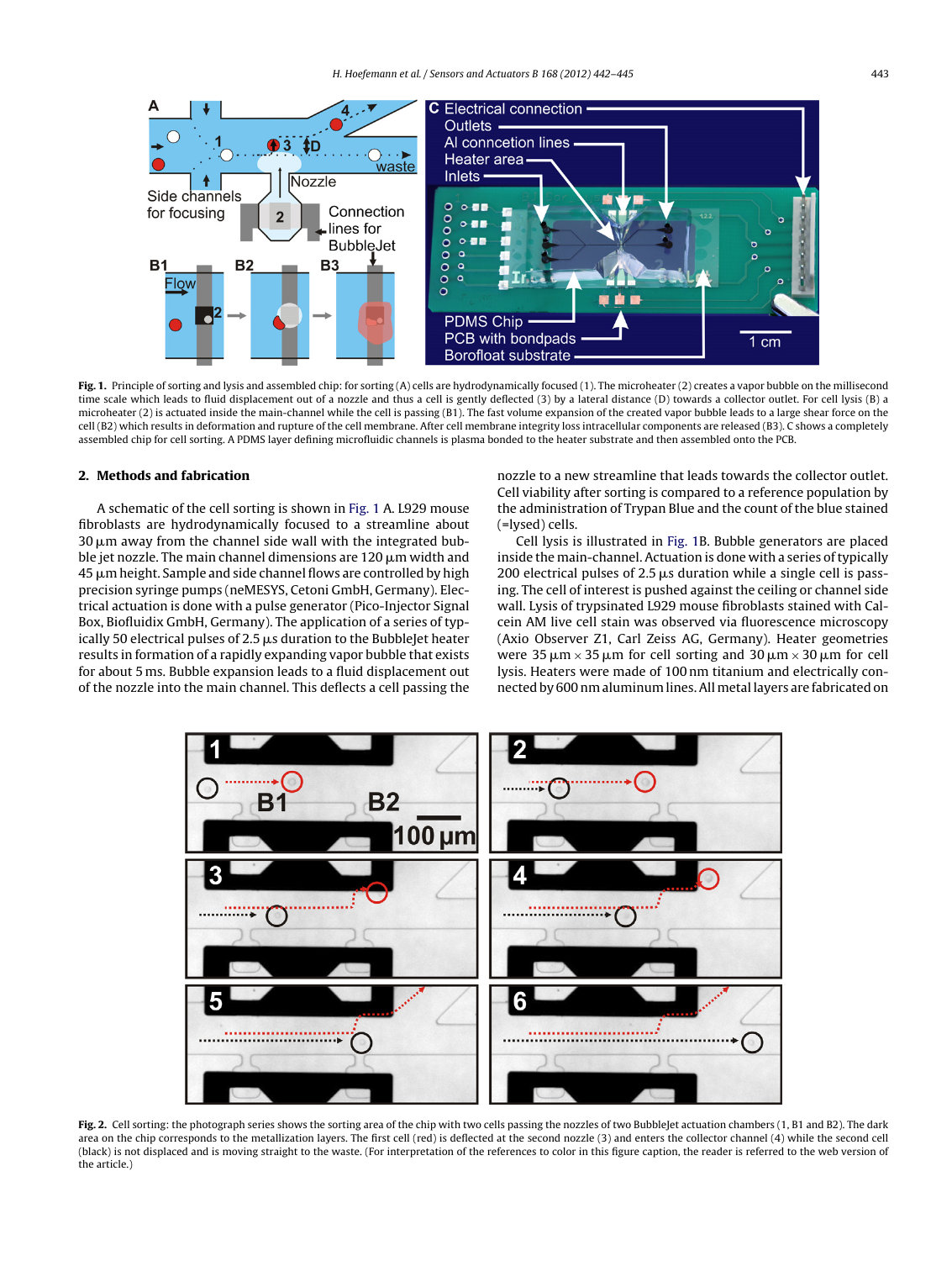<span id="page-2-0"></span>

Fig. 3. Cell deflection: the diagram shows the lateral displacement of cells from their original streamlines. With growing time intervals between the individual heating pulses heat dissipation increases and the deflection efficiency is reduced.

Borofloat®33 wafer substrates by photolithography as described in [\[13\].](#page-3-0) The microchannels are fabricated in PDMS by common PDMS replica molding [\[14\].](#page-3-0) Bonding to the glass chip is done after oxygen plasma treatment. The chips are assembled onto customized printed circuit boards (PCBs) in standard microscopy slide format (76 mm  $\times$  26 mm) as depicted in [Fig.](#page-1-0) 1C.

## **3. Experimental results and discussion**

While for InkJet printing a single electrical pulse of typically  $2\text{--}6\,\mu\text{s}$  duration is enough to generate a bubble and to displace a picoliter droplet [\[15,16\],](#page-3-0) this does not work for single cell displacement. The vapor bubble has to live long enough so that the cell can pass the nozzle before liquid is sucked back into the actuation chamber by the collapsing bubble. Therefore multi-pulse patterns of 50 pulses  $(5.5 \text{ V}, 2.5 \mu s)$  single pulse width) and different time intervals from 0.1 to 0.5 ms between the pulses were investigated (Fig. 3). The configuration leads to a permanent vapor bubble that lasts for 5–25 ms. Cells were laterally displaced up to 60  $\mu$ m, sufficient to switch them from a waste streamline to a collector outlet streamline. In our experiments heater activation has been triggered manually while monitoring the incoming cells under a microscope. Therefore, the flow velocity of the cells has been reduced to about 500  $\mu$ m/s. Successful sorting of polystyrene beads  $\varphi$  26 μm) and trypsinated L929 mouse fibroblasts ( $\varnothing$  15–25 μm) was demonstrated within an overall cycle time of 5 ms [\(Fig.](#page-1-0) 2). It can be extrapolated that future automation applying integrated image analysis should enable sorting frequencies of up to 200 cells/s for an optimum cell density in the sample. In a first cell viability study on 77 sorted cells only 2 cells were found lysed being stained with Trypan Blue about one hour after sorting.Areference population of 100 cells was driven through the same fluidic system without sorting. In this population one cell was found lysed which was examined by the application of the death stain. Within the cell stock outside the system the ratio of dead cells was also about 1%. Thus a significant



[Fig.](#page-1-0) 4. Single-cell lysis: a fluorescently stained cell (1, arrow) approaches the microheater (1, dashed line box, see also Fig. [1B](#page-1-0) for orientation). The heater is actuated creating a rapidly expanding vapor bubble above the heater (not visible) which heavily deforms and displaces the cell (3). Release of the intracellular dye can be observed during and after displacement (3–6, dotted line indicates released Calcein dye). Excitation filter: 470 nm, emission filter: 525 nm, exposure time: 20 ms.